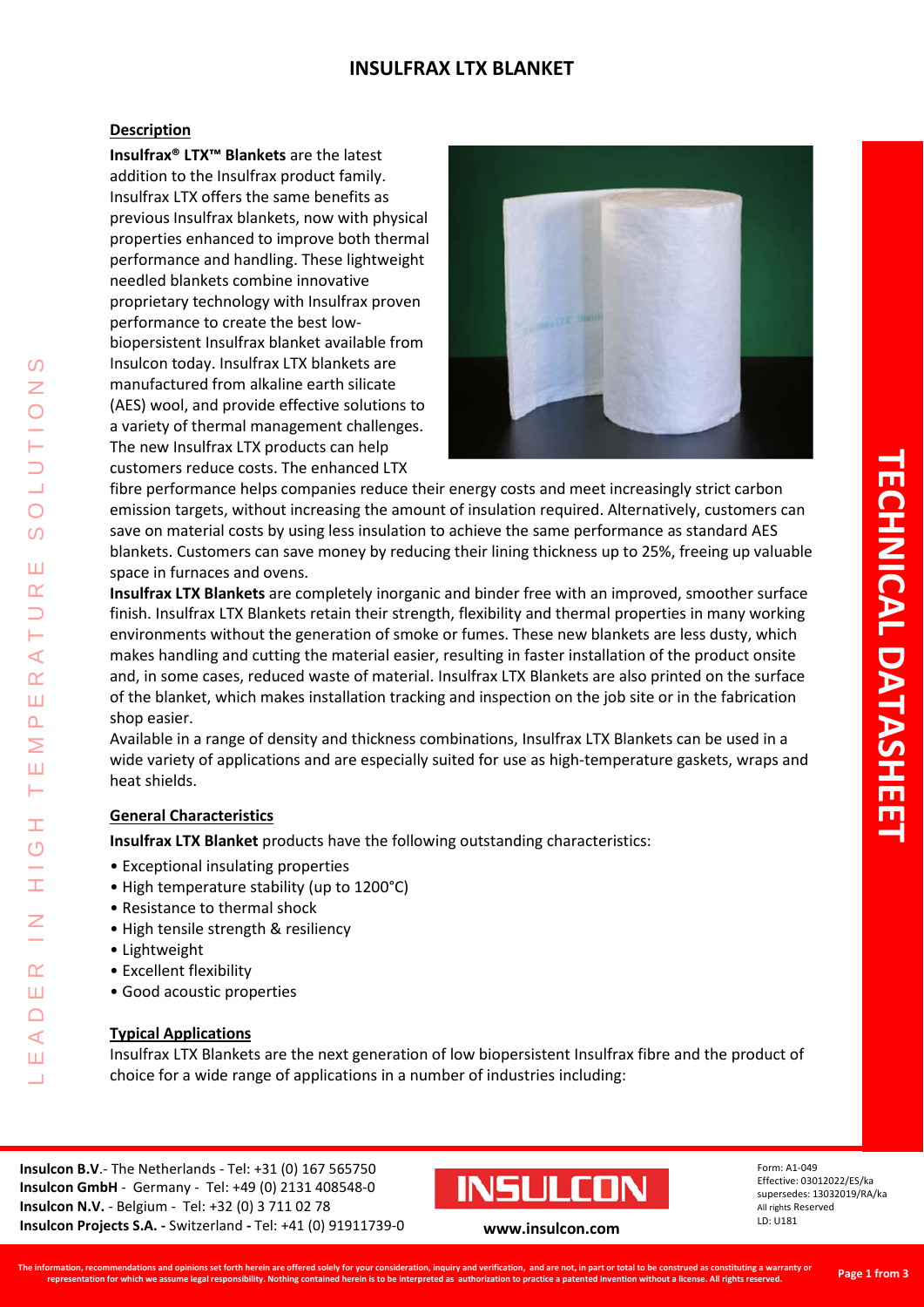# **INSULFRAX LTX BLANKET**

# **Appliances**

- Residential self-cleaning ovens
- High-temperature commercial cooking appliances

#### **Hearth Products**

• Chimney Insulation

#### **Primary Metals**

- Expansion joint seals
- Aluminium transfer ladle covers
- Backup insulation for dense refractory linings
- Backup insulation for Fiberfrax® or Isofrax® linings
- Maintenance blanket
- Heat shields

#### **Metals Processing**

- Stress relieving blankets
- Seals and gaskets

#### **Petrochemical/Power**

- Reusable insulating pads
- External boiler and duct insulation

## **Ceramic and Glass**

- Glass tank crown insulation
- Expansion joints

LEADER IN HIGH TEMPERATURE SOLUTIONS

Ŧ  $\circ$ 

İ

 $\overline{z}$ 

 $\alpha$ Ш  $\Box$  $\blacktriangleleft$ Ш  $\Box$ 

 $\blacktriangleleft$  $\alpha$ Ш  $\Delta$ Σ Ш **H** 

 $\Omega$  $\overline{z}$ 

 $\overline{O}$  $\Omega$ 

Ш  $\alpha$ 

• Carbon baking furnace covers

# **Passive fire protection**

Exhaust Insulation and Heat Shields

# **ypical Product Parameters**

| <b>Typical Chemical Analysis (wt. %)</b> |               |  |  |  |  |
|------------------------------------------|---------------|--|--|--|--|
| SiO <sub>2</sub>                         | $61.0 - 67.0$ |  |  |  |  |
| CaO                                      | $27.0 - 33.0$ |  |  |  |  |
| <b>MgO</b>                               | $2.5 - 6.5$   |  |  |  |  |
| Al <sub>2</sub> O <sub>3</sub>           | < 1.0         |  |  |  |  |
| Fe <sub>2</sub> O <sub>3</sub>           | < 0.6         |  |  |  |  |
| <b>Physical Properties</b>               |               |  |  |  |  |
| Colour                                   | White         |  |  |  |  |
| Classification Temperature (°C)*         | 1200          |  |  |  |  |
| Use Limit (°C)*                          | 1100          |  |  |  |  |
| Melting Point (°C)                       | >1330         |  |  |  |  |
| Mean Fibre Diameter (microns)            | 4.0           |  |  |  |  |

**Insulcon B.V**.- The Netherlands - Tel: +31 (0) 167 565750 **Insulcon GmbH** - Germany - Tel: +49 (0) 2131 408548-0 **Insulcon N.V.** - Belgium - Tel: +32 (0) 3 711 02 78 **Insulcon Projects S.A. -** Switzerland **-** Tel: +41 (0) 91911739-0 **[www.insulcon.com](http://www.insulcon.com/)**



Form: A1-049 Effective: 03012022/ES/ka supersedes: 13032019/RA/ka All rights Reserved LD: U181